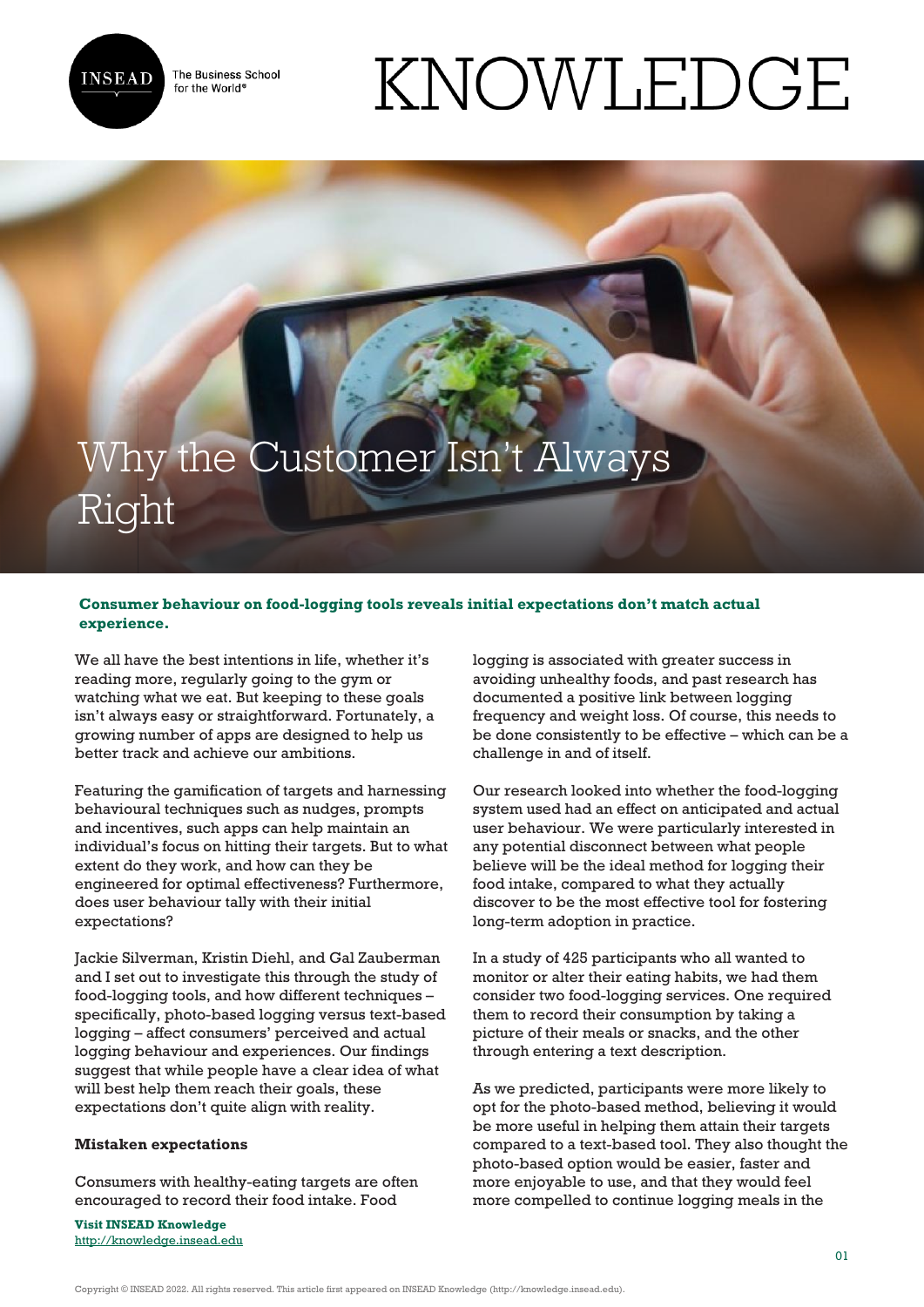#### future.

However, this wasn't true in practice. In a separate investigation, we asked hundreds of participants with similar food-related aims to record their food intake for a week using either a photo-based tool or a text-based system. Compared to those who carried out text-based logging, those that performed photo-based logging ended up reporting a smaller total amount of their food intake. They also felt less inclined to continue logging after the study and had a more difficult and less enjoyable experience.

Our findings reveal a disconnect between anticipated and actual consumer behaviour, which offers insights into the differences between how individuals approach goal pursuit and the factors that affect them when it comes to following through. This also illustrates the tendency for people to make forecasting errors – in this instance, by incorrectly predicting what they imagined would best assist them in achieving their food-related targets.

# **Photo versus text logging: the reality**

There are a myriad of possible reasons why study participants were more likely to select a photobased tool. For starters, pulling out a smartphone and recording an image with a single tap can seem less tiresome than typing out a description of their food. They could also have expected pictures to document what they ate more accurately. After all, a photo can capture a full visual representation of a meal or snack. Achieving the same completeness through words may seem more challenging.

Smartphones and social media have also made it common for people to snap pictures of what they eat, and photo-based logging may be perceived as a natural extension of such enjoyable, everyday behaviour. Furthermore, taking pictures – compared to writing – could also provide a more vivid and immersive experience. This may lead to positive associations with the act and make users believe they would be inclined to continue this behaviour in a food-logging context.

However, as our results show, photo-based logging can actually hinder goal progress. A significant reason for this could be the tricky temporal aspect: Photo-based logging has to be done within a specific and narrow timeframe to be effective. But there could be times when users simply forget to snap a picture; are distracted by other routines or interactions; or are so hungry that they start eating before remembering to take a photo. Once this happens, it's impossible to backtrack, and their foodlogging streak is compromised.

Breaking a streak can be an immensely

**Visit INSEAD Knowledge** <http://knowledge.insead.edu>

demotivating and anxiety-inducing factor that curbs goal adherence. Although the gamification of such logging behaviour can seem great when consumers are on track, it can also backfire if there's no way for them to remedy any slip-ups.

Compared to photo-based logging, an important advantage of text-based logging – which could explain the higher adoption and satisfaction rate among study participants – is that it can be done asynchronously. Forget to log your sandwich before digging in? Using a text-based tool gives you the flexibility of doing so later and achieving the same results.

Indeed, while remembering to document your food intake is generally difficult, having to do so right then and there – or risk breaking a streak – presents an additional challenge. As a result, photo-based records may contain a lower proportion of people's total consumption than text-based logs, making them less useful for consumers.

## **Future solutions**

Although our findings show that text-based logging is currently more effective for tracking food intake, further advances in AI could make photo-based logging more sophisticated and improve the user experience.

For instance, companies could invest in AI technology that allows photo-based software to furnish information that text-based tools can't provide. This may include detailed summaries of calorie counts, portion sizes and nutritional data, which can be gleaned from the image a person uploads to the app.

Individuals could harness this information to help them make better decisions about their food intake and goals. This could compensate for the more cumbersome aspects of photo-based logging – although they may not be swayed if the benefits don't outweigh the hassle.

#### **Optionality is key long-term**

Our research throws up several suggestions for companies creating food-logging apps and apps in general. Although a photo-based tool may initially attract consumers, a text-based system is more likely to supply greater value and encourage them to stick around.

People can mispredict what they want or how they're going to behave, and their intentions don't always align with their logistical realities. Offering both options – what users *think* they want, and what they *actually* find more useful in facilitating goal pursuit – could maximise consumer adoption and

Copyright © INSEAD 2022. All rights reserved. This article first appeared on INSEAD Knowledge (http://knowledge.insead.edu).